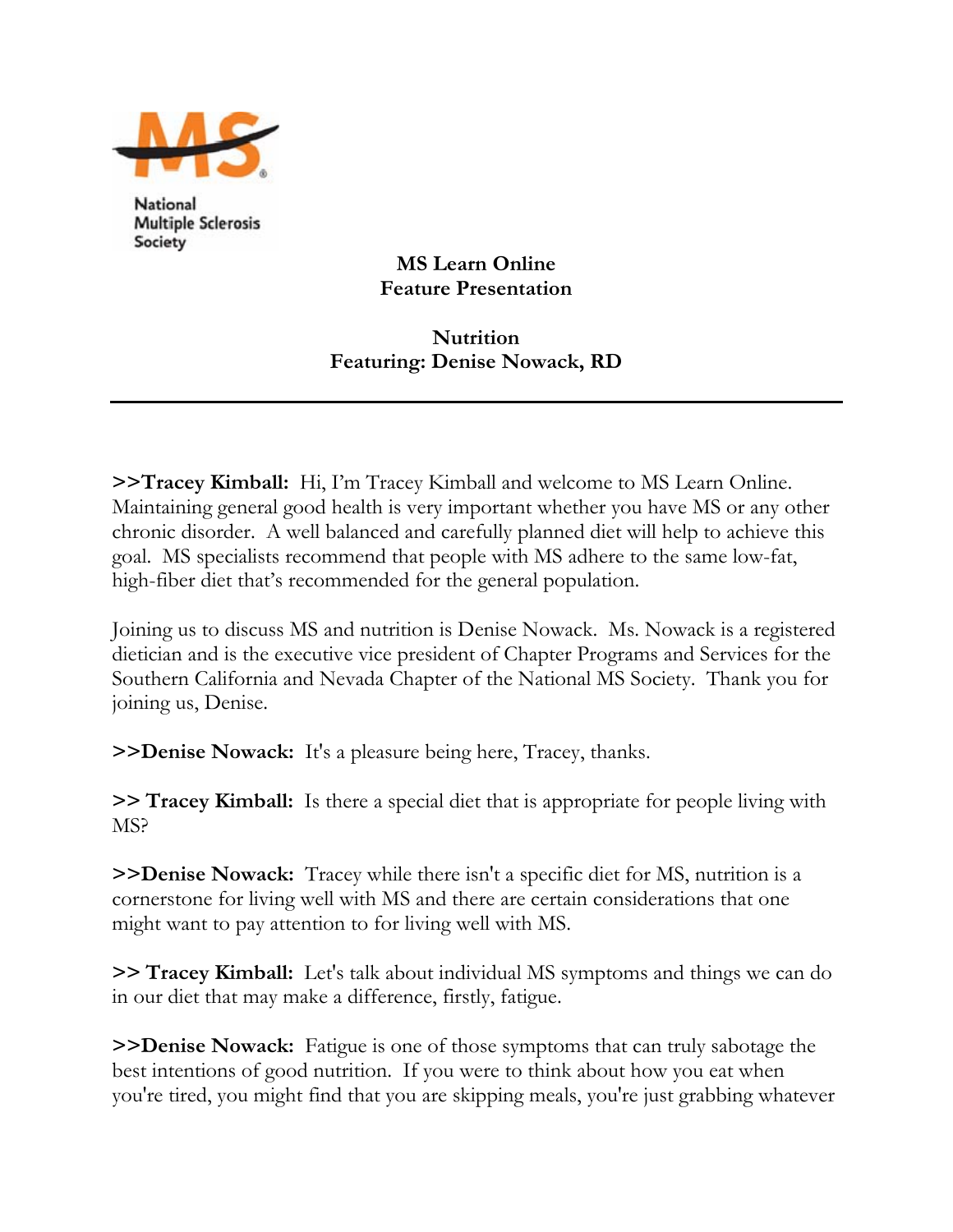is at your fingertips, or you call out for food more often. And this is one area where nutrition plays a very important role. Foods are fuel, so if we're not getting what we need, we're not getting the fuel to feed our bodies. So, it's kind of a vicious circle.

I have four strategies that I recommend to people. Start your day and have a plan. When you get up in the morning, think about how you're going to spend your day, where you're going to spend your energy, and what you might want to eat at the end of the day, your dinner meal. That is usually where people lose track. Be a savvy snacker. Snacking is one of those things that might be the most beneficial for people with MS. It is easy to skip meals, so if we have smaller, more frequent meals throughout the day, then you keep your energy levels even.

Third point is I encourage people to keep a power pantry, and consider the power pantry your emergency food supply. It's about keeping your refrigerator, your freezer, and your cupboards stocked with foods that you can just pull out, either grab and eat, or make a quick and easy meal.

Finally, meal management could be kept simple, and using your power pantry you could put your best assets to work. Think about gathering your stuff first. You don't have to stand at the counter to cook your meals. Take it on a tray or a rolling cart to the table, put your meal together and pop it in the oven.

Think about maybe cooking once, eating twice. Make a bigger meal and extend that throughout the week into perhaps a salad or a side dish. Or, better yet, you can freeze your entrees in ready-to-serve casserole dishes. And then you can take them out, pop them in the oven later.

**>> Tracey Kimball:** How about bladder issues? I have a challenge I have to go all of the time it seems.

**>>Denise Nowack:** Well, with bladder issues, what we see are people oftentimes trying to control their output by limiting their intake, and fluid restrictions can really be problematic for folks. It can cause dry mouth, problems swallowing, and actually create urinary infections later on down the line. So, we want to make sure we don't skip fluids. Easy way to fit fluids in is think about taking full glasses of fluids every time you take your medication.

When you choose fluids, you probably want to limit alcohol and caffeine, however, because these act as diuretics. Some people are concerned about drinking fluids throughout the day, especially if they're out and about. And you can space your fluids accordingly. If you know you're going out and traveling in the car and you know you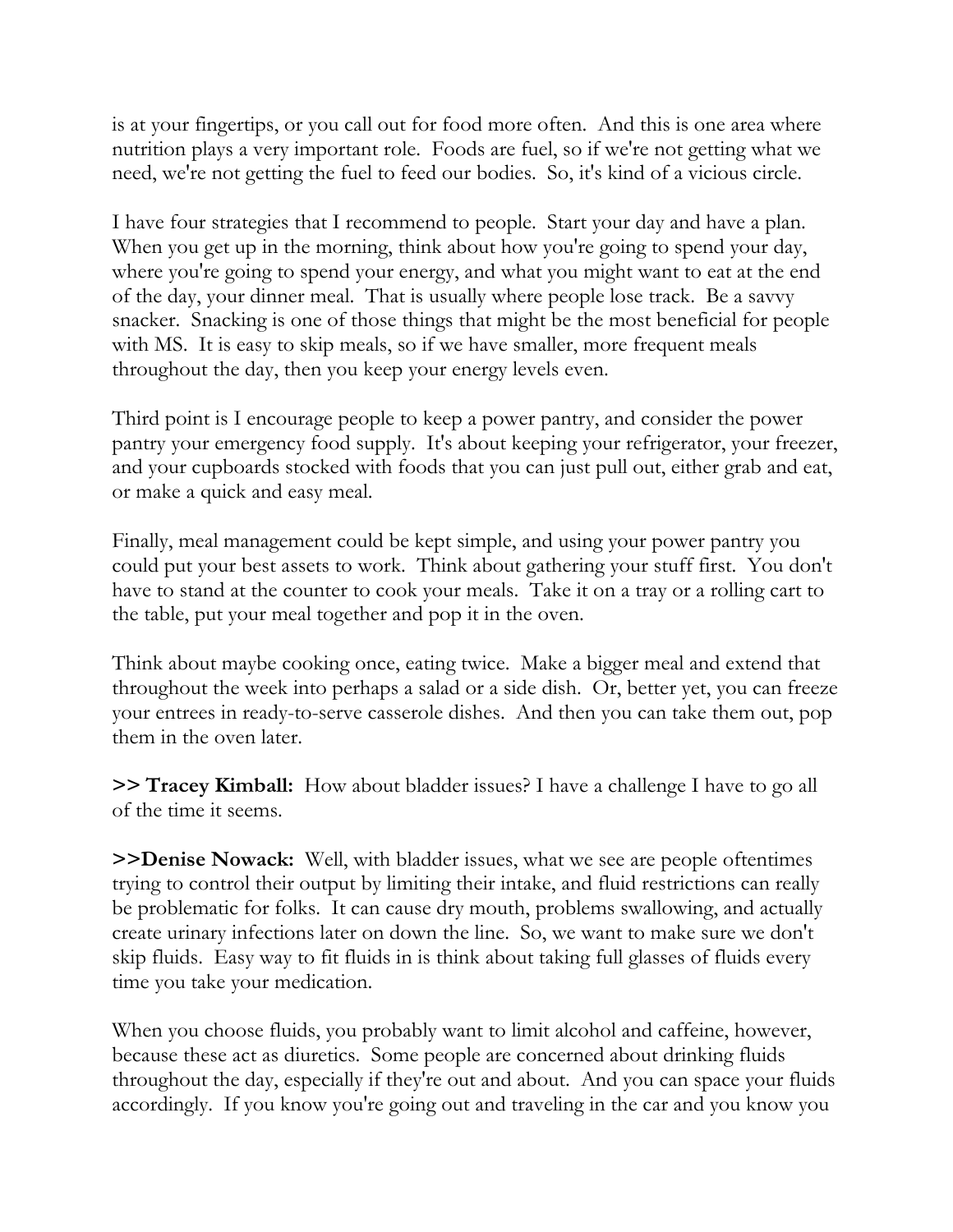won't be at a place where you can visit the restroom, you might want to limit it at that point in time and pick up your fluids later in the day.

**>> Tracey Kimball:** And then how about bowel issues?

**>>Denise Nowack:** Constipation can be common in people with multiple sclerosis, as with all of us, and three things come into play here: it's fiber, fluids and fitness. These are all important to keep things moving. Fiber kind of acts as a broom to push things through our bowel, and fluids are important because it gives the fiber bulk so that it can actually move smoothly. Fitness, as it keeps all of us moving, keeps our intestinal tract moving as well.

**>> Tracey Kimball:** Loss of mobility is an issue for some people with MS. Talk to us, please, about that in relation to diet and exercise.

**>>Denise Nowack:** Exercise is important from a lot of different perspectives, and it's important as best we can, you just keep moving. From a diet perspective, though, exercise plays an important role in weight management. So, if you think about it, the food we eat, we have to spend those calories, otherwise we store it as fat, and those five extra pounds can really play a key role in managing fatigue. Exercise is also important in helping to manage fatigue as well. So, it plays a very critical role in giving you energy once you build your endurance.

And, finally, as people stop moving and aren't able to weight-bear, osteoporosis can become a problem, and that's a thinning of the bones. And from a diet perspective, calcium and vitamin D play a very important role in maintaining good bone health.

**>> Tracey Kimball:** Alright, let's talk about Vitamin D. Should people living with MS take more vitamin D?

**>>Denise Nowack:** Vitamin D is one of the hot new nutrients, and I think we're just seeing more and more information about vitamin D, not just for MS, but for other health conditions as well.

As far as MS goes, research does show that vitamin D may be helpful in preventing MS. Vitamin D is the sunshine vitamin, and it seems like the further away we get from the equator the greater the prevalence of MS. And we believe that might be due to sun exposure to the skin in the production of vitamin D.

Vitamin D may also play an important role in the progression of MS, and this is where research still is taking us. This is one area we want to keep our eyes on for certain.